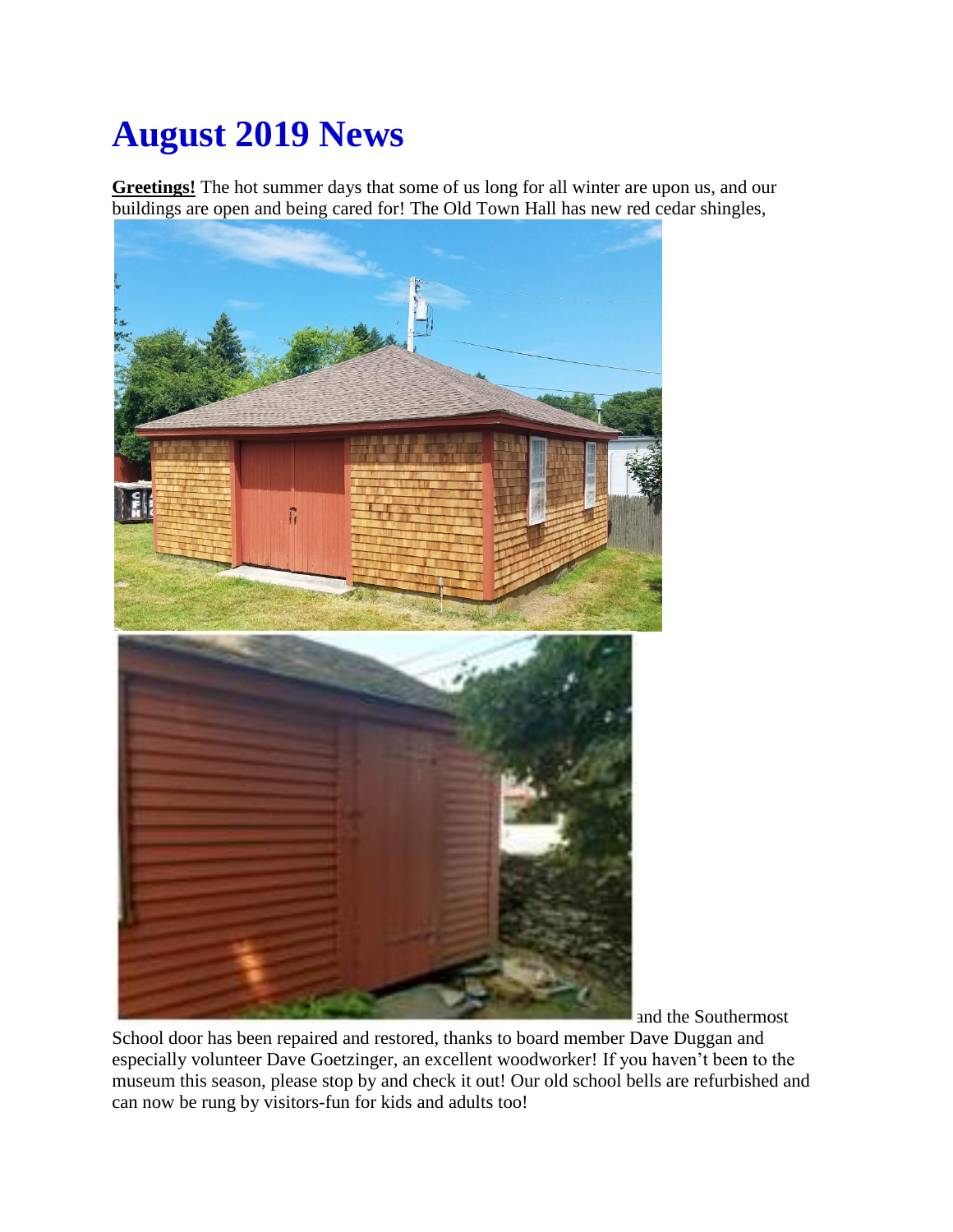



**Did you know?** The Southermost School was once located across the street from PHS at the corner of Union

St and East Path, now East Main Rd. In 1746 at a Portsmouth town meeting widow Sarah Strange, who decided to reside in the schoolhouse when her husband died, was ordered out so that the school could be used to teach students again. The widow of the first schoolmaster moved into the schoolhouse when her husband died as well!

**Found Treasure:** We recently found an antique mail sorting table when we unpacked our shed. To read more about this unique piece of Portsmouth history, go to:

https://portsmouthhistorynotes.com/, with credit to Portsmouth History Notes blogger Gloria Schmidt.

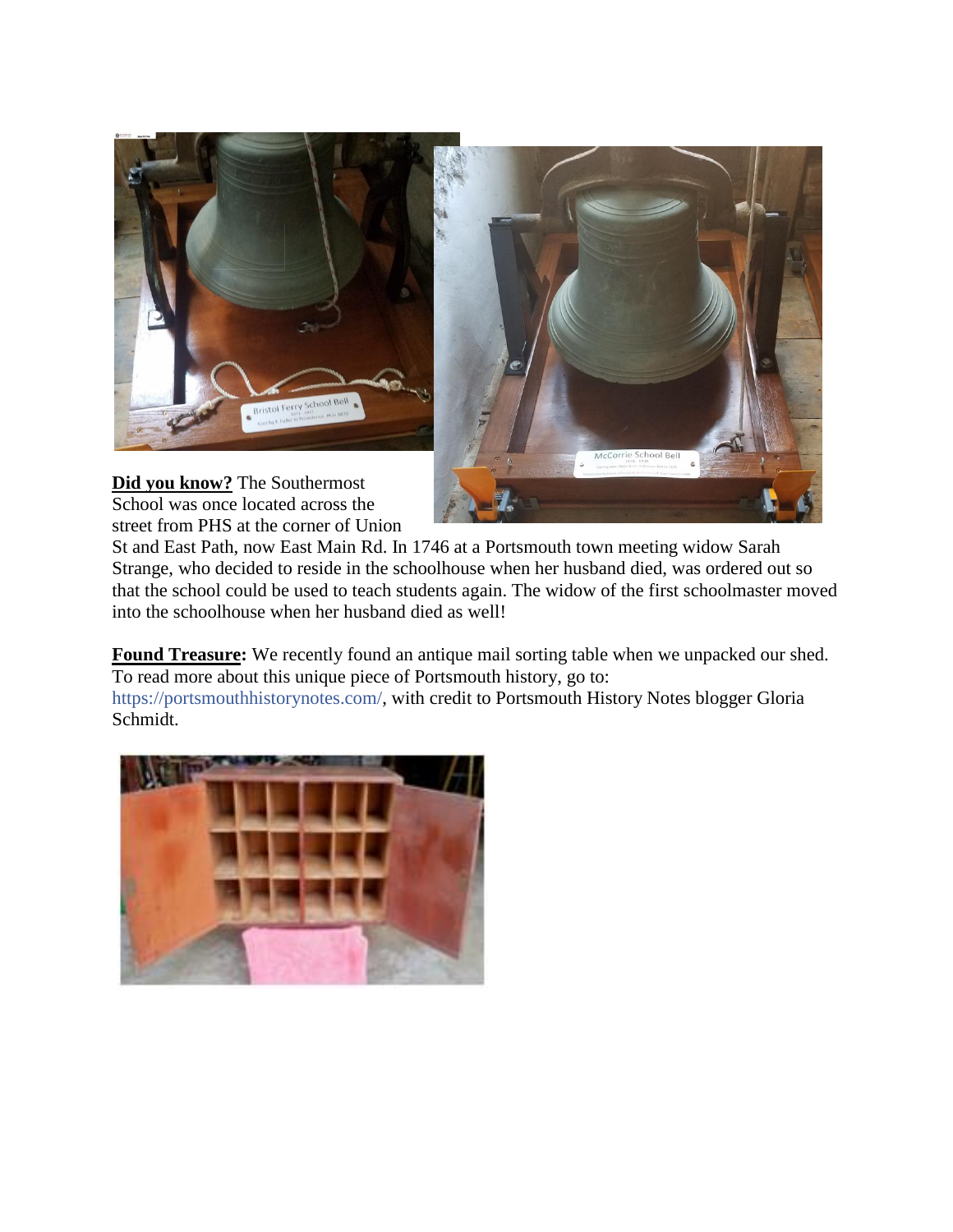## **Past Month's events**:

**We celebrated some "cool" Portsmouth women on a hot day at the museum on July 21st**.





Thank you to all who attended, we loved hearing your stories! Part of our 3rd "Portsmouth Women" presentation is on display at the Portsmouth Free Public Library in the two cases by the book sale room. Suggestions welcome to research for 2020!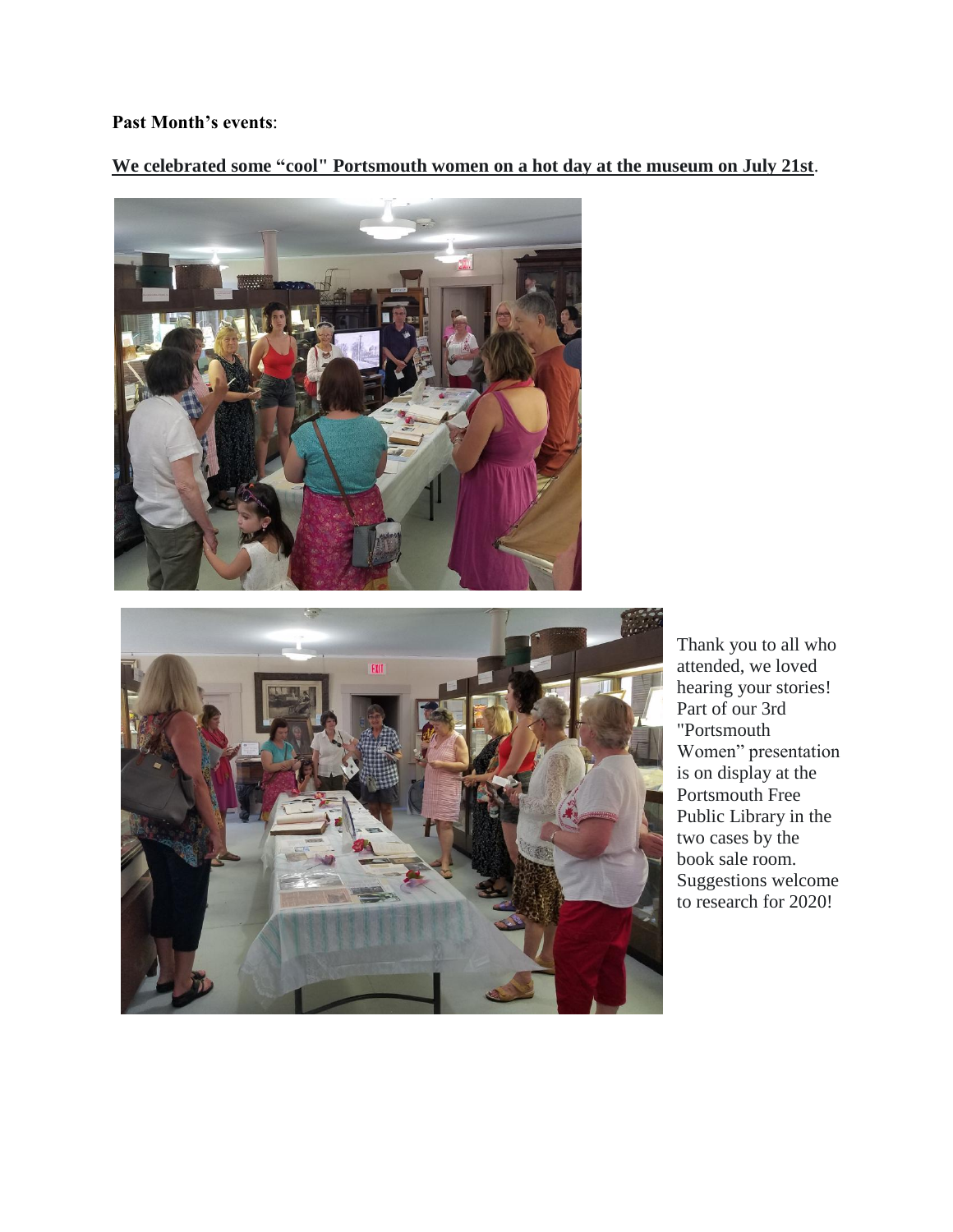**Barton's Raid route re-enacted on July 25th -** A group from East Bay Sea Kayakers retraced the daring route of Continental Army troops under the command of Lt. Col. William Barton in July 1777 from Warwick Neck to Weaver's Cove that caught British troops by surprise. Barton's raiders managed to capture British commander, Brig. Gen. Richard Prescott. The kayakers were greeted by members of the PHS, and Jim Garman treated the group to short lecture that provided detailed information on the raid. More information on the re-enactment included a map of their





**Prescott Farm**: On July 14th the PHS collaborated with The Newport Restoration Foundation when they opened the Sherman Mill to visitors at Prescott Farm. We contributed presentations on Farm Life, Gardening and Barton's Raid. PHS has in our collection the Diary of David Durfee Shearman. In one of his entries he describes how the Sherman Mill was transported to Aquidneck Island and reassembled: "August 19, 1858: We took up the

Millstone and picket it with the small picks, shaving 25 or 30 of them together, making the surface of the stone much finer than the old way of picking with a single pick and not taking a quarter of the time to do it."